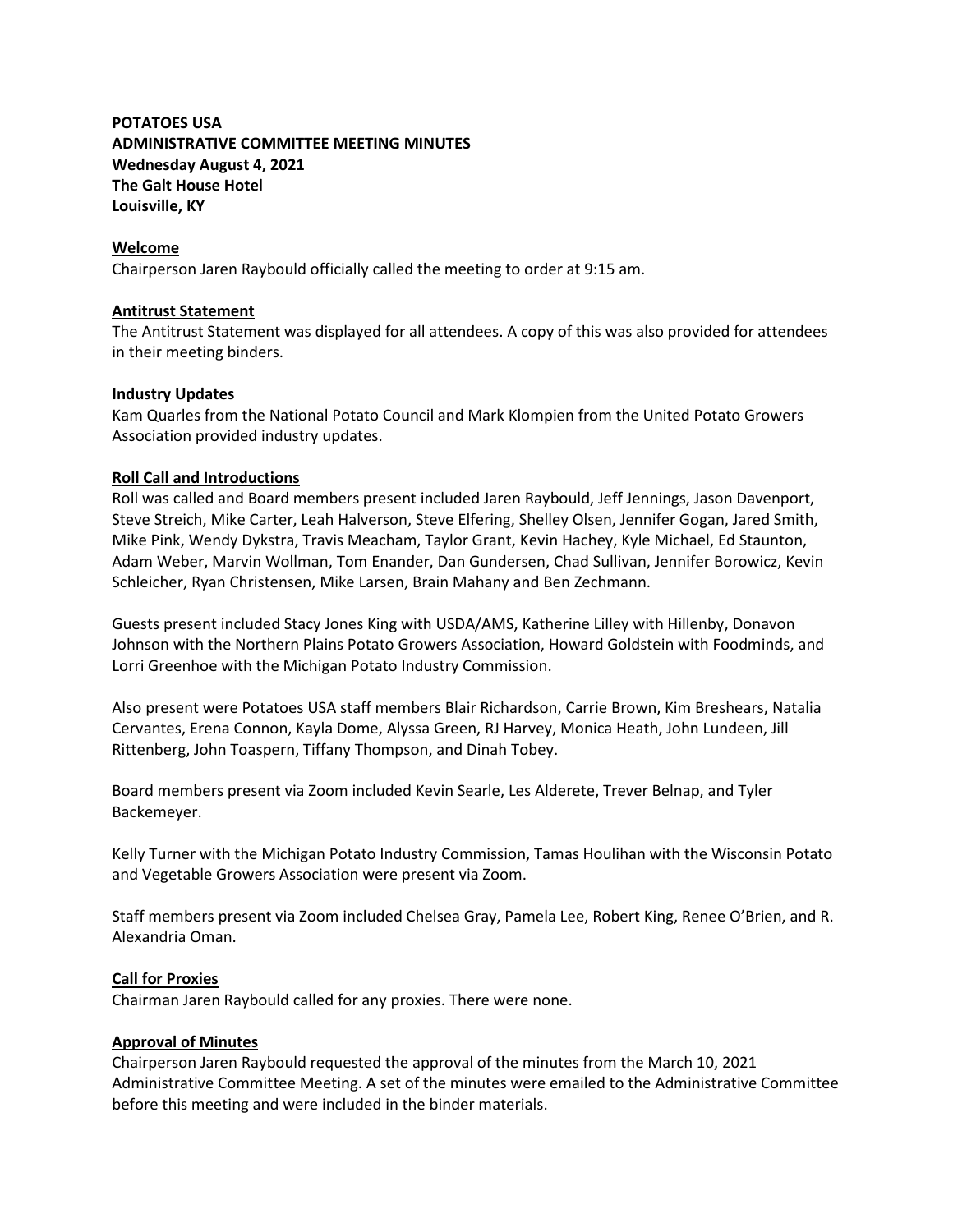A **MOTION** was made by Taylor Grant and passed by Leah Halverson to approve those meeting minutes.

# **Working Committee Reports**

# **Domestic Marketing Committee Report**

Domestic Marketing program updates were provided by John Toaspern and Kim Breshears with category-specific reports from the marketing team members. Mr. Toaspern reported that some program activities had been delayed or cancelled in response to continuing challenges related to COVID restrictions. Overall, the Potatoes USA staff and supporting agencies overcame the frustrating situation and continued to perform well.

A **MOTION** was made by Steve Elfering and passed by Jared Smith to approve the utilization of \$100,000 in special project funding to implement a marketing program targeted at foodservices distributors.

A **MOTION** was made by Steve Elfering and passed by Ed Staunton to approve the utilization of \$300,000 in special project funding to accelerate the impact of the Carbohydrate Quality work.

The attendees broke into groups to discuss various foodservice, retail, and consumer discussion topics. The results of the discussions were shared.

# **Research Committee Report**

John Lundeen shared a brief update on the NCP, NFPT, PRAV, APRE and Seed Task Force programs.

A **MOTION** was made by Jared Smith and seconded by Ben Zechmann for the NCP program to no longer sell seed from unsuccessful candidates. Remaining seed will be offered to the breeder that developed the candidate for research purposes or given to a food bank. If neither option is viable, seed will be disposed of.

A **MOTION** was made by Jared Smith and seconded by Adam Weber to approve \$100,000 in special project funding for the High Protein Potato for Chip proposal. The goal of the proposal is to increase potato tuber content so potato chips can have a higher protein content and create opportunities for more efficient extraction of protein for the plant-based food market.

#### **Industry Outreach Committee Report**

John Toaspern and Kim Breshears presented updates related to the Industry Outreach programs and reputation management strategies. The trip planned for Washington, DC was cancelled for 2021.

A **MOTION** was made by Leah Halverson and seconded by Tom Enander to approve Special Project Funding in the amount of \$50,000 to help create an international potato response to issues that could reduce demand for potatoes.

The attendees broke into groups to discuss various nutrition discussion topics. The results of the discussions were shared.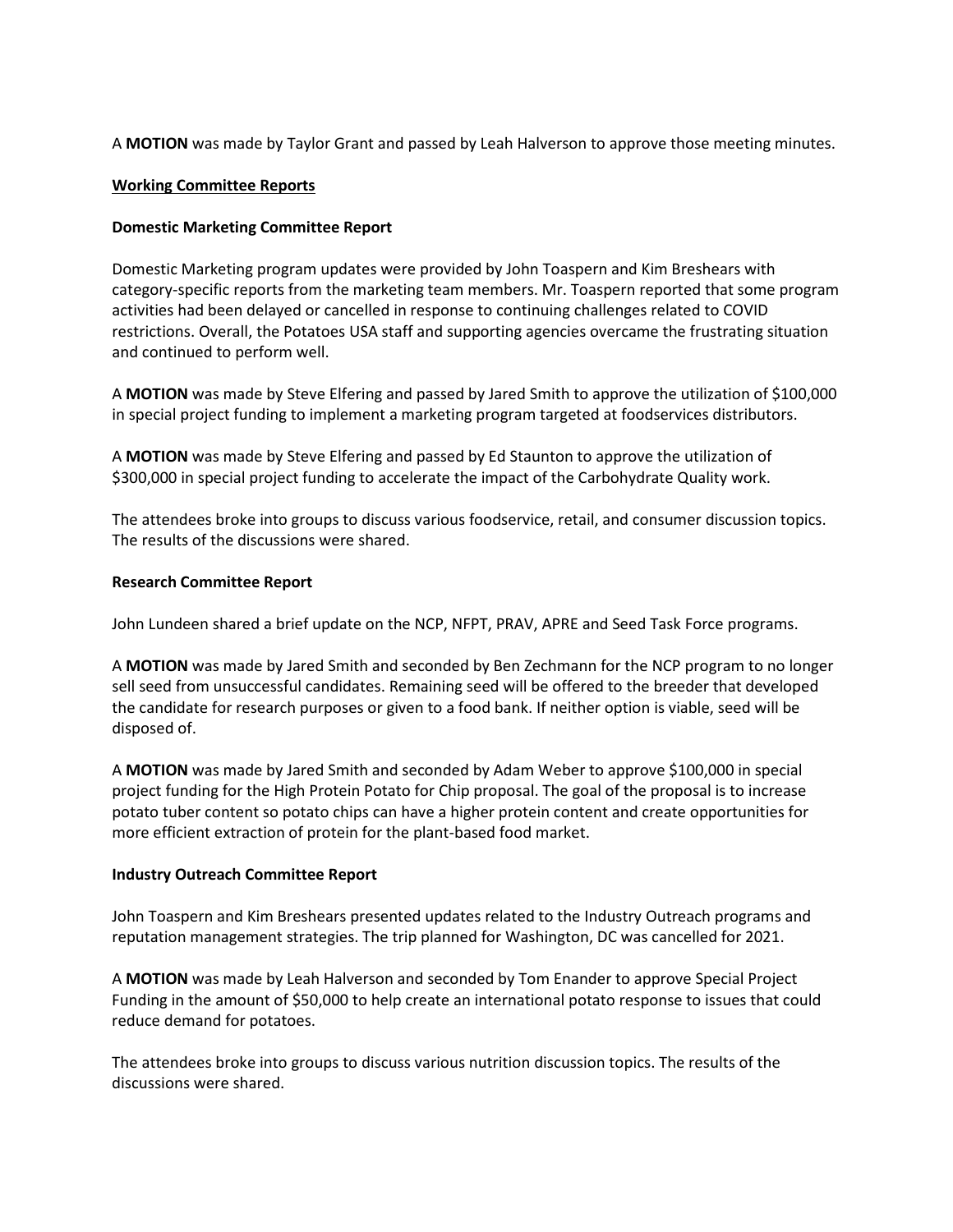# **International Marketing Committee Report**

John Toaspern and Kim Breshears provided program updates related to ongoing international activities. Similar restrictions in many markets have made it impossible to fully implement all planned program activities, which will likely continue in the future. It is unlikely all budgeted funds will be expended during the coming fiscal year. Program activities in almost all markets have been continually adjusted and monitored carefully because of the changing situations.

A **MOTION** was made by Steve Streich and seconded by Ed Staunton to utilize \$100,000 in special project funding to educate the U.S. industry about the requirements for shipping fresh potatoes to Mexico.

A **MOTION** was made by Steve Streich and seconded by Marvin Wollman to utilize \$50,000 in special project funding to develop a new business-to-business website to replace the current USApotatoes.com site which is outdated and difficult to update and maintain.

The attendees broke into groups to discuss various international marketing topics. The results of the discussions were shared.

# **Finance and Policy Committee Report**

Monica Heath shared FY22 Budget Amendment #1.

A **MOTION** was made by Jeff Jennings and seconded by Travis Meacham to approve the FY22 Budget Amendment #1. The motion included approval to use unrestricted funds to cover the \$3,808,500 of revenue under expenses.

A **MOTION** was made by Jeff Jennings and seconded by Travis Meacham to approve the updated employee travel policies.

A **MOTION** was made by Jeff Jennings and seconded by Travis Meacham to approve the opening of a bank account with Industrial and Commercial Bank of China (ICBC).

#### **Reputation Management Update**

Howard Goldstein with FoodMinds provided an update the current potato nutrition landscape issues and solutions.

#### **CEO Report**

Mr. Blair Richardson presented a report to the board related to administrative activities, board member outreach, and other topics. Mr. Richardson confirmed his assessment that the board is in a strong financial position and has sufficient funds to address new and evolving challenges and opportunities. He further reported his respect and admiration for the Potatoes USA staff members who continually adjusted and adapted during the COVID pandemic.

Mr. Richardson commented on the challenges faced in many markets related to the pandemic restrictions and advised the board members of the likelihood of ongoing adjustments as the team reacts to different situations across the marketplace. He also raised a concern about the continued tight supply